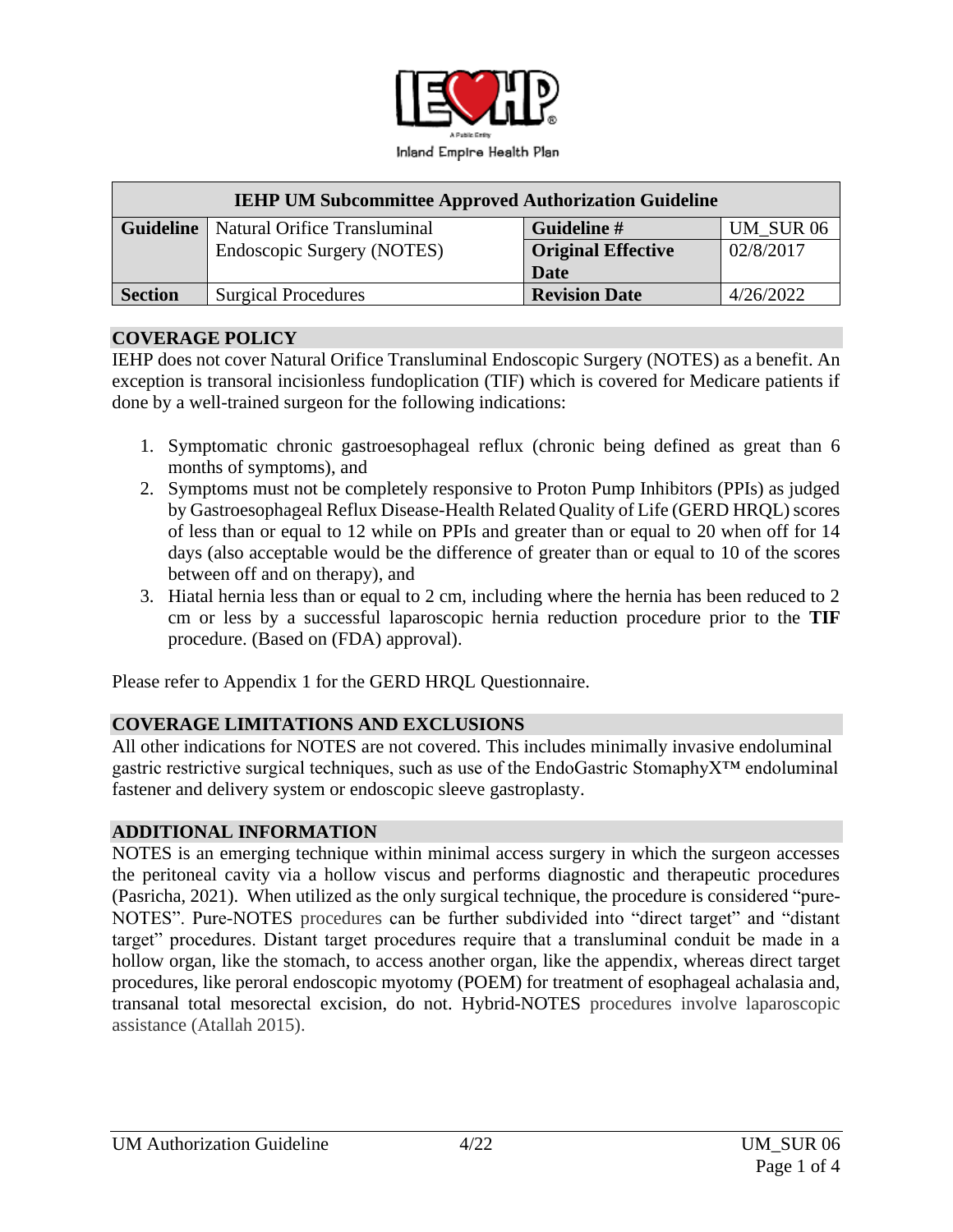# **CLINICAL/REGULATORY RESOURCE**

# **Centers for Medicare and Medicaid Services (CMS):**

There is no National Coverage Determination (NCD) regarding NOTES procedures. Local Coverage Determination (LCD) Peroral Endoscopic Myotomy (POEM) (L38747) provides criteria for use of POEM for primary idiopathic achalasia but is not applicable to California.

However, Local Coverage Determination (LCD): Endoscopic Treatment of GERD (L34659) is applicable to California and states there is coverage of TIF for treatment of patients in whom proton pump inhibitor therapy fails. An example of the device used in TIF is Esophy $X^{TM}$ . TIF can use this device to reconstruct the valve at the top of the stomach to prevent acid reflux.

## **Medi-Cal:**

There are no medical criteria for the use of NOTES. The only mention of transoral endoscopic surgery relates to CPT code 43211 (esophagoscopy, flexible, transoral; with endoscopic mucosal resection). This code is not reimbursable with CPT code 43202 when biopsy is performed on the same lesion. Providers must document when the procedure is performed on a different lesion in the Remarks field (Box 80)/Additional Claim Information field (Box 19) on the claim or on an attachment.

# **MCG Health**

There are no guidelines available regarding this procedure.

# **Apollo Medical Review Criteria Guidelines**

There are no guidelines available regarding this procedure.

# **Health Plans**

## **Aetna**

NOTES is considered primarily experimental and should be performed only in a research setting for bariatric surgery.

The EndoGastric Stomaphy $X^{TM}$  or Esophy $X^{TM}$  endoluminal fastener and delivery system is also considered experimental and investigational for the management of individuals with gastroesophageal reflux disease (GERD) and all other indications because there is insufficient published scientific evidence to support the effectiveness of this intervention, especially with respect to longterm outcomes.

# **Cigna**

Peroral endoscopic myotomy (POEM) is considered medically necessary when ALL of the following criteria are met:

- 1. The individual is age 18 years or older
- 2. Achalasia type I, ii or iii is diagnosed using esophageal manometry
- 3. Eckhart symptom score is >3

Peroral endoscopic myotomy (POEM) for ANY other indication is considered experimental, investigational and unproven.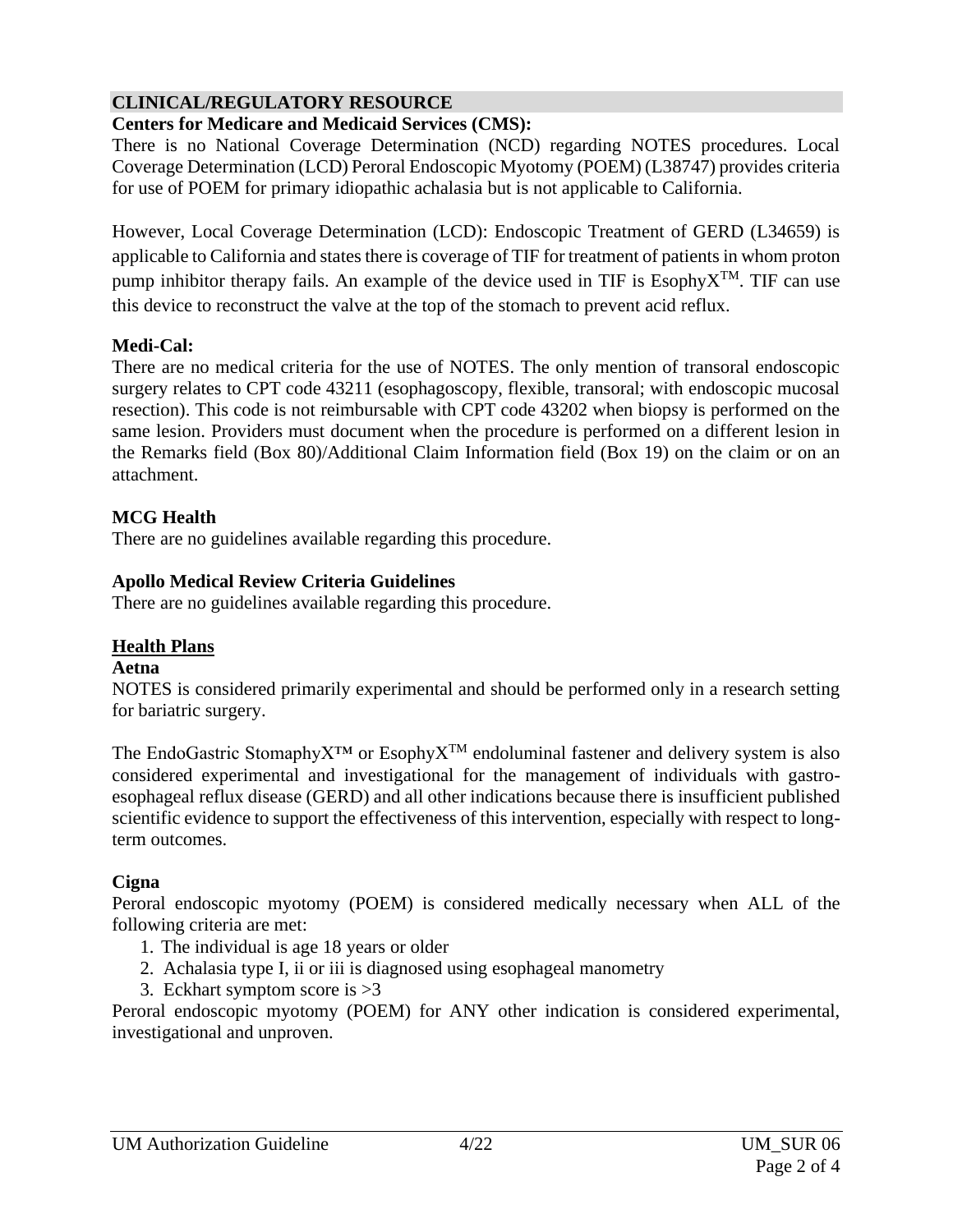Diverticular peroral endoscopic myotomy (D-POEM), Gastric peroral endoscopic myotomy (G-POEM), and Zenker peroral endoscopic myotomy (Z-POEM) are peroral endoscopic myotomy (POEM) procedures that are considered experimental, investigational, and unproven.

The following endoscopic anti-reflux procedures for gastroesophageal reflux disease (GERD), or any other indication, is considered experimental, investiagional or unproven: Stretta System, Muse System, GERDx, EsophyX, PMMA, Durasphere, LINX and Apollo Overstich.

NOTES/endoscopic oral-assisted bariatric surgery procedures are considered experimental, investigational or unproven. This includes: restorative obesity surgery, endoluminal (ROSE), Stomaphy $X^{TM}$ , duodenojejunal bypass line (e.g., Endobarrier<sup>TM</sup>), transoral gastroplasty (e.g.,  $TOGA<sup>°</sup>$ ) and endoscopic closure devices (e.g., Apollo OverStitch<sup>TM</sup>).

# **United Healthcare**

Various types of Natural Orifice Transluminal Endoscopic Surgery (NOTES), such as transoral endoscopic surgery, transoral restorative obesity surgery (ROSE), Transpyloric Shuttle (TPS) and Endoscopic Sleeve Gastroplasty (ESG) are being explored as options for bariatric surgery since they eliminate the need for abdominal incisions. These forms of surgery are being investigated as alternatives to conventional surgery.

## **REFERENCES**

- 1. Aetna. 2021. Clinical Policy Bulletin 0213 Gastroesophageal Reflux Disease (GERD): Treatment Devices. [http://www.aetna.com/cpb/medical/data/200\\_299/0213.html.](http://www.aetna.com/cpb/medical/data/200_299/0213.html) Accessed April 19, 2022.
- 2. Apollo Medical Review Criteria Guidelines for Managing Care, 20<sup>th</sup> edition. 2021. Accessed April 18, 2022
- 3. Atallah S, Martin-Perez B, Keller D, Burke J, Hunter L. Natural-orifice transluminal endoscopic surgery. *British Journal of Surgery*. 2015;102(2):e73–e92. doi:10.1002/bjs.9710.
- 4. Castelijns, PSS, JEH Ponten, MCG vd Poll, ND Bouvy, JF Smulders. 2018. Quality of Life after Nissen fundoplication in patients with gastroesophageal reflux disease: Comparison between long- and short-term follow-up. J Minim Access Surg. 2018 Jul-Sep; 14(3): 213-220.
- 5. Centers for Medicare and Medicaid Services. 2021. Local Coverage Determination (LCD): Endoscopic Treatment of GERD (L34659). [https://www.cms.gov/medicare-coverage](https://www.cms.gov/medicare-coverage-database/details/lcd-details.aspx?lcdid=34659&ver=26&keyword=GERD&keywordType=starts&areaId=all&docType=NCA,CAL,NCD,MEDCAC,TA,MCD,6,3,5,1,F,P&contractOption=all&sortBy=relevance&bc=AAAAAAQAAAAA&KeyWordLookUp=Doc&KeyWordSearchType=Exact)[database/details/lcd](https://www.cms.gov/medicare-coverage-database/details/lcd-details.aspx?lcdid=34659&ver=26&keyword=GERD&keywordType=starts&areaId=all&docType=NCA,CAL,NCD,MEDCAC,TA,MCD,6,3,5,1,F,P&contractOption=all&sortBy=relevance&bc=AAAAAAQAAAAA&KeyWordLookUp=Doc&KeyWordSearchType=Exact)[details.aspx?lcdid=34659&ver=26&keyword=GERD&keywordType=starts&areaId=all&doc](https://www.cms.gov/medicare-coverage-database/details/lcd-details.aspx?lcdid=34659&ver=26&keyword=GERD&keywordType=starts&areaId=all&docType=NCA,CAL,NCD,MEDCAC,TA,MCD,6,3,5,1,F,P&contractOption=all&sortBy=relevance&bc=AAAAAAQAAAAA&KeyWordLookUp=Doc&KeyWordSearchType=Exact) [Type=NCA,CAL,NCD,MEDCAC,TA,MCD,6,3,5,1,F,P&contractOption=all&sortBy=releva](https://www.cms.gov/medicare-coverage-database/details/lcd-details.aspx?lcdid=34659&ver=26&keyword=GERD&keywordType=starts&areaId=all&docType=NCA,CAL,NCD,MEDCAC,TA,MCD,6,3,5,1,F,P&contractOption=all&sortBy=relevance&bc=AAAAAAQAAAAA&KeyWordLookUp=Doc&KeyWordSearchType=Exact) [nce&bc=AAAAAAQAAAAA&KeyWordLookUp=Doc&KeyWordSearchType=Exact.](https://www.cms.gov/medicare-coverage-database/details/lcd-details.aspx?lcdid=34659&ver=26&keyword=GERD&keywordType=starts&areaId=all&docType=NCA,CAL,NCD,MEDCAC,TA,MCD,6,3,5,1,F,P&contractOption=all&sortBy=relevance&bc=AAAAAAQAAAAA&KeyWordLookUp=Doc&KeyWordSearchType=Exact) Accessed April 18, 2022.
- 6. Cigna. 2020. Medical Coverage Policy 0019 Minimally Invasive Anti-Reflux Procedures and Peroral Endoscopic Myotomy (POEM) Procedures. [https://static.cigna.com/assets/chcp/pdf/coveragePolicies/medical/mm\\_0019\\_coveragepositio](https://static.cigna.com/assets/chcp/pdf/coveragePolicies/medical/mm_0019_coveragepositioncriteria_endoscopic_treatment_for_gerd.pdf) [ncriteria\\_endoscopic\\_treatment\\_for\\_gerd.pdf.](https://static.cigna.com/assets/chcp/pdf/coveragePolicies/medical/mm_0019_coveragepositioncriteria_endoscopic_treatment_for_gerd.pdf) Accessed April 19, 2022.
- 7. Cigna. 2020. Medical Coverage Policy 0051 Bariatric Surgery and Procedures. [https://static.cigna.com/assets/chcp/pdf/coveragePolicies/medical/mm\\_0051\\_coveragepositio](https://static.cigna.com/assets/chcp/pdf/coveragePolicies/medical/mm_0051_coveragepositioncriteria_bariatric_surgery.pdf) [ncriteria\\_bariatric\\_surgery.pdf.](https://static.cigna.com/assets/chcp/pdf/coveragePolicies/medical/mm_0051_coveragepositioncriteria_bariatric_surgery.pdf) Accessed April 18, 2022.
- 8. Khashab, Mouen A 2021. Peroral endoscopic myotomy (POEM). UpToDate. [https://www.uptodate.com/contents/peroral-endoscopic-myotomy-](https://www.uptodate.com/contents/peroral-endoscopic-myotomy-poem?search=natural%20orifice%20transluminal%20endoscopic&source=search_result&selectedTitle=2~150&usage_type=default&display_rank=2)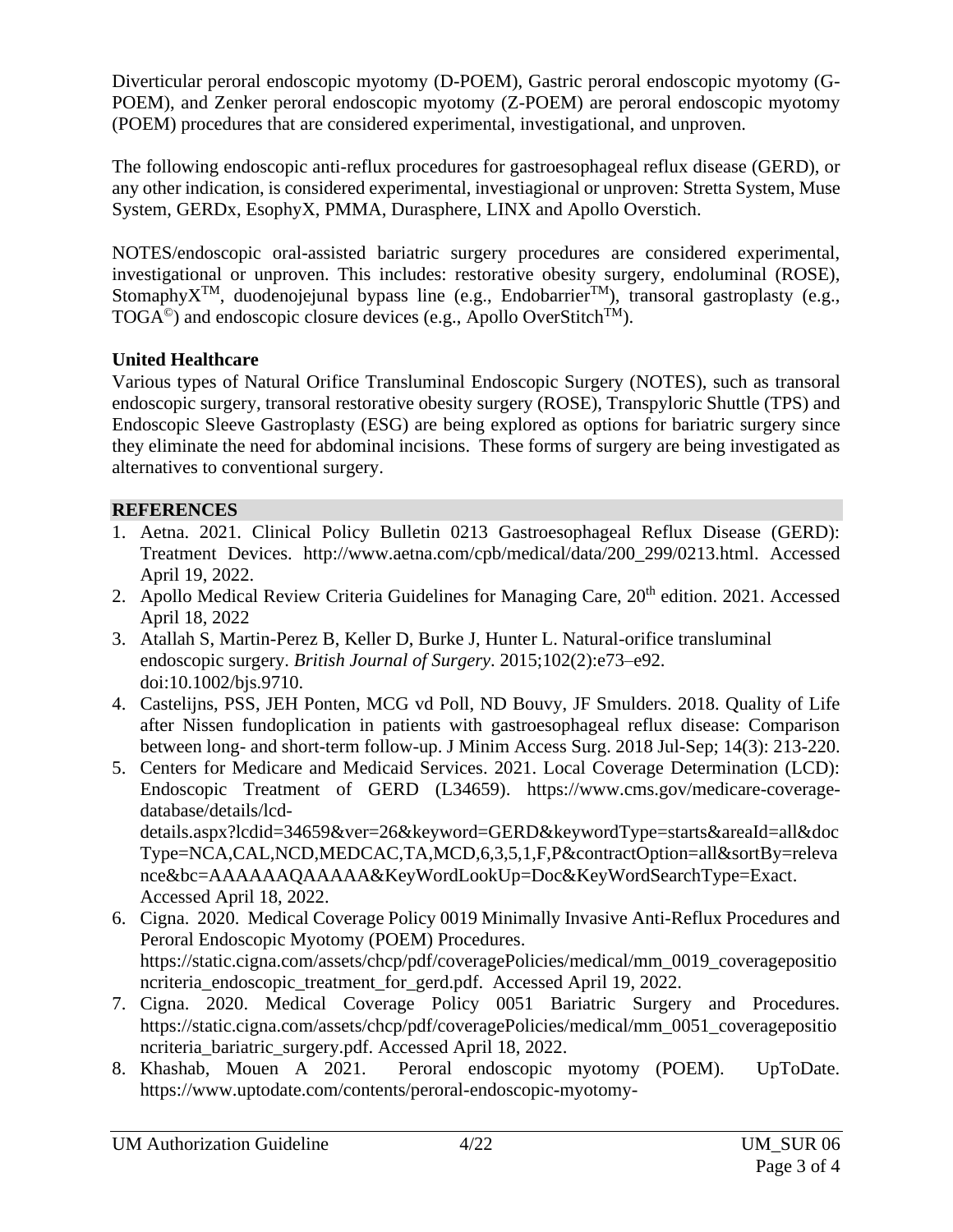[poem?search=natural%20orifice%20transluminal%20endoscopic&source=search\\_result&sel](https://www.uptodate.com/contents/peroral-endoscopic-myotomy-poem?search=natural%20orifice%20transluminal%20endoscopic&source=search_result&selectedTitle=2~150&usage_type=default&display_rank=2) [ectedTitle=2~150&usage\\_type=default&display\\_rank=2.](https://www.uptodate.com/contents/peroral-endoscopic-myotomy-poem?search=natural%20orifice%20transluminal%20endoscopic&source=search_result&selectedTitle=2~150&usage_type=default&display_rank=2) Accessed April 19, 2022.

- 9. MCG Health,  $25<sup>th</sup>$  edition. 2021. Accessed April 18, 2022.
- 10. Medi-Cal Provider Manual, 2020. Surgery: Digestive System, Endoscopy. September 2020[.https://files.medi-cal.ca.gov/pubsdoco/publications/masters-mtp/part2/surgdigest.pdf.](https://files.medi-cal.ca.gov/pubsdoco/publications/masters-mtp/part2/surgdigest.pdf) Accessed April 18, 2022.
- 11. United Healthcare. 2022. Commercial Medical Policy. Bariatric Surgery. Policy #2022T0362GG. [https://www.uhcprovider.com/content/dam/provider/docs/public/policies/comm-medical](https://www.uhcprovider.com/content/dam/provider/docs/public/policies/comm-medical-drug/bariatric-surgery.pdf)[drug/bariatric-surgery.pdf.](https://www.uhcprovider.com/content/dam/provider/docs/public/policies/comm-medical-drug/bariatric-surgery.pdf) Accessed April 19, 2022.

# **DISCLAIMER**

IEHP Clinical Authorization Guidelines (CAG) are developed to assist in administering plan benefits, they do not constitute a description of plan benefits. The Clinical Authorization Guidelines (CAG) express IEHP's determination of whether certain services or supplies are medically necessary, experimental and investigational, or cosmetic. IEHP has reached these conclusions based upon a review of currently available clinical information (including clinical outcome studies in the peer-reviewed published medical literature, regulatory status of the technology, evidence-based guidelines of public health and health research agencies, evidencebased guidelines and positions of leading national health professional organizations, views of physicians practicing in relevant clinical areas, and other relevant factors). IEHP makes no representations and accepts no liability with respect to the content of any external information cited or relied upon in the Clinical Authorization Guidelines (CAG). IEHP expressly and solely reserves the right to revise the Clinical Authorization Guidelines (CAG), as clinical information changes.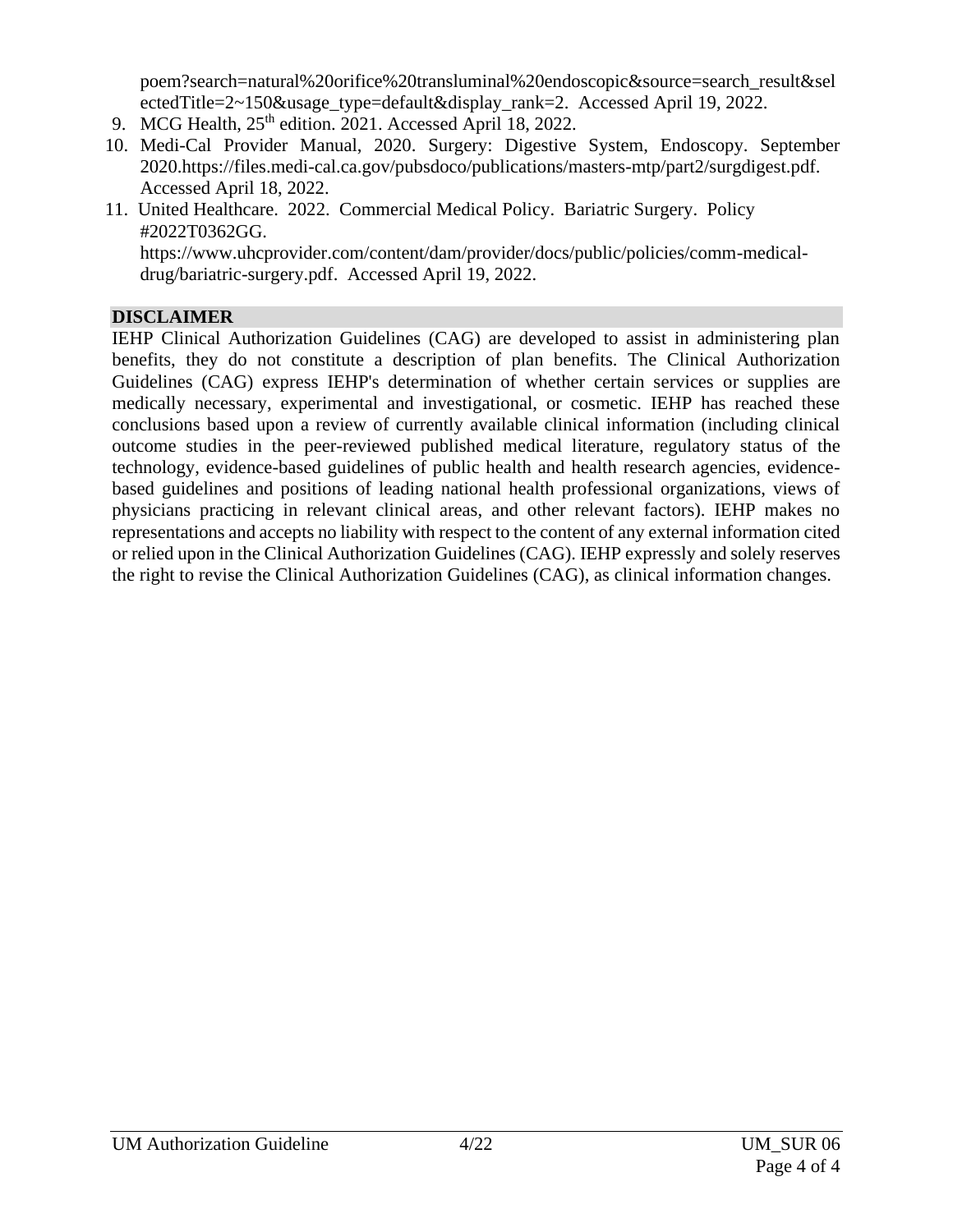#### **Appendix 1: Quality of life questionnaire**

# **GERD-Health Related Quality of Life Questionnaire (GERD-HRQL)**

| Institution:                                               | Patient ID:                                  | Date            |  |  |  |  |  |  |
|------------------------------------------------------------|----------------------------------------------|-----------------|--|--|--|--|--|--|
| $\Box$ On PPIs                                             | $\Box$ Off PPIs If off, for how long? $\Box$ | days $/$ months |  |  |  |  |  |  |
| Scale:                                                     |                                              |                 |  |  |  |  |  |  |
| $0 = No$ symptom                                           |                                              |                 |  |  |  |  |  |  |
| $1 =$ Symptoms noticeable but not bothersome               |                                              |                 |  |  |  |  |  |  |
| $2 =$ Symptoms noticeable and bothersome but not every day |                                              |                 |  |  |  |  |  |  |
| $3 =$ Symptoms bothersome every day                        |                                              |                 |  |  |  |  |  |  |
| $4 =$ Symptoms affect daily activity                       |                                              |                 |  |  |  |  |  |  |
|                                                            |                                              |                 |  |  |  |  |  |  |

 $5 =$  Symptoms are incapacitating to do daily activities

*Please check the box to the right of each question which best describes your experience over the past 2 weeks*

| 1.  | How bad is the heartburn?                                                                |                     |  | $\Box$ 0 $\Box$ 1 $\Box$ 2 $\Box$ 3 $\Box$ 4 $\Box$ 5                     |  |
|-----|------------------------------------------------------------------------------------------|---------------------|--|---------------------------------------------------------------------------|--|
| 2.  | Heartburn when lying down?                                                               |                     |  | $\Box 0 \Box 1 \Box 2 \Box 3 \Box 4 \Box 5$                               |  |
| 3.  | Heartburn when standing up?                                                              |                     |  | $\Box 0 \quad \Box 1 \quad \Box 2 \quad \Box 3 \quad \Box 4 \quad \Box 5$ |  |
| 4.  | Heartburn after meals?                                                                   |                     |  | $\Box$ 0 $\Box$ 1 $\Box$ 2 $\Box$ 3 $\Box$ 4 $\Box$ 5                     |  |
| 5.  | Does heartburn change your diet?                                                         |                     |  | $\Box 0 \quad \Box 1 \quad \Box 2 \quad \Box 3 \quad \Box 4 \quad \Box 5$ |  |
| 6.  | Does heartburn wake you from sleep?                                                      |                     |  | $\Box$ 0 $\Box$ 1 $\Box$ 2 $\Box$ 3 $\Box$ 4 $\Box$ 5                     |  |
| 7.  | Do you have difficulty swallowing?                                                       |                     |  | $\Box 0 \quad \Box 1 \quad \Box 2 \quad \Box 3 \quad \Box 4 \quad \Box 5$ |  |
| 8.  | Do you have pain with swallowing?                                                        |                     |  | $\Box 0 \quad \Box 1 \quad \Box 2 \quad \Box 3 \quad \Box 4 \quad \Box 5$ |  |
| 9.  | If you take medication, does this affect your daily life?                                |                     |  | $\Box 0 \Box 1 \Box 2 \Box 3 \Box 4 \Box 5$                               |  |
| 10. | How bad is the regurgitation?                                                            |                     |  | $\Box$ 0 $\Box$ 1 $\Box$ 2 $\Box$ 3 $\Box$ 4 $\Box$ 5                     |  |
| 11. | Regurgitation when lying down?                                                           |                     |  | $\Box$ 0 $\Box$ 1 $\Box$ 2 $\Box$ 3 $\Box$ 4 $\Box$ 5                     |  |
| 12. | Regurgitation when standing up?                                                          |                     |  | $\Box$ 0 $\Box$ 1 $\Box$ 2 $\Box$ 3 $\Box$ 4 $\Box$ 5                     |  |
| 13. | Regurgitation after meals?                                                               |                     |  | $\Box 0 \quad \Box 1 \quad \Box 2 \quad \Box 3 \quad \Box 4 \quad \Box 5$ |  |
| 14. | Does regurgitation change your diet?                                                     |                     |  | $\Box$ 0 $\Box$ 1 $\Box$ 2 $\Box$ 3 $\Box$ 4 $\Box$ 5                     |  |
| 15. | Does regurgitation wake you from sleep?                                                  |                     |  | $\Box 0 \Box 1 \Box 2 \Box 3 \Box 4 \Box 5$                               |  |
| 16. | How satisfied are you with your present condition?<br>$\Box$ Neutral<br>$\Box$ Satisfied | $\Box$ Dissatisfied |  |                                                                           |  |

Administered by Monitored by

Date (mm/dd/yy) Date (mm/dd/yy)

GERD-HRQL Questionnaire Page 1 of 2